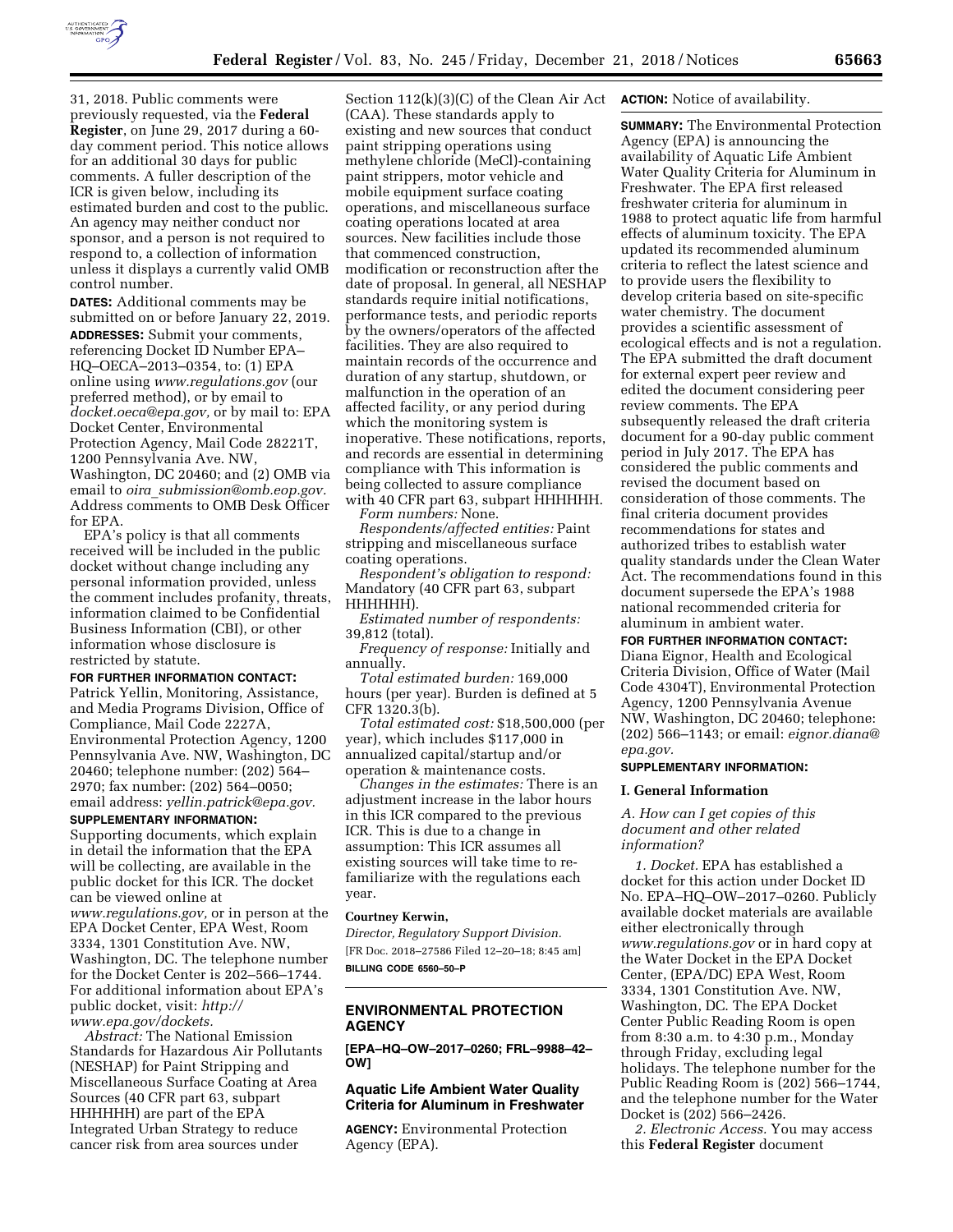electronically from the Government Printing Office under the **Federal Register** listings FDSys (*[http://](http://www.gpo.gov/fdsys/browse/collection.action?collectionCode=FR) [www.gpo.gov/fdsys/browse/collection.](http://www.gpo.gov/fdsys/browse/collection.action?collectionCode=FR) [action?collectionCode=FR](http://www.gpo.gov/fdsys/browse/collection.action?collectionCode=FR)*).

## **II. What is aluminum and how does it affect aquatic life?**

Aluminum is found in most soils and rocks and is the third most abundant element and the most common metal in the earth's crust. Aluminum can enter the water via natural processes, like weathering of rocks and as a result of human based activities, such as drinking and waste water treatment and mining. Aluminum is considered a nonessential metal because fish and other aquatic life do not need it to function. Elevated levels of aluminum can affect some species' ability to regulate ions and inhibit respiratory functions. Aquatic plants are generally less sensitive than fish and other aquatic life to aluminum.

# **III. What are EPA's updated recommended criteria for aluminum in freshwater?**

The recommended criteria concentrations for aluminum in freshwater to protect aquatic life depends on a site's water chemistry parameters. Bioavailability is the measure of whether a substance in the environment is available to affect living organisms like fish. The bioavailability of aluminum is dependent on specific water chemistry parameters. The more bioavailable the aluminum is, the more likely it is to cause a toxic effect. The water chemistry parameters that have the greatest impact on aluminum's bioavailability are pH, dissolved organic carbon (DOC) and total hardness.

The final 2018 recommended national criteria are based upon Multiple Linear

Regression (MLR) models for fish and invertebrate species that use pH, DOC, and total hardness to quantify the effects of these water chemistry parameters on the bioavailability and associated toxicity of aluminum to aquatic organisms. The MLR models are used to normalize the available toxicity data to reflect the effects of the water chemistry (pH, hardness, DOC) on the toxicity of aluminum to tested species. These normalized toxicity test data are then used in a criteria calculator to generate criteria for specific water chemistry conditions, yielding the water chemistry specific acute and chronic criteria concentrations. This flexible approach is based on the latest science and allows users to develop site-specific aluminum criteria for freshwaters that appropriately reflect important water chemistry parameters. The recommended acute criteria (known as the criteria maximum concentration or CMC) duration is a one-hour average and the recommended chronic criteria (criteria chronic concentration or CCC) duration is a four-day average. The EPA recommends that the CMC and CCC not be exceeded more than once every three years.

These final 2018 recommended national aluminum criteria are expressed as total recoverable metal concentrations. The use of total recoverable aluminum includes monomeric (both organic and inorganic) forms, polymeric and colloidal forms, as well as particulate forms and aluminum sorbed to clays. However, toxicity data comparing toxicity of aluminum using total recoverable aluminum and dissolved aluminum demonstrated that toxic effects increased with increasing concentrations of total recoverable aluminum even though the concentration of dissolved aluminum

was relatively constant. If aluminum criteria were based on dissolved concentrations, toxicity would likely be underestimated, as colloidal forms and hydroxide precipitates of the metal that can dissolve under natural conditions and become biologically available would not be measured. The criteria document contains more discussion of the studies that informed the choice to use total recoverable aluminum as the basis for the final 2018 recommended national criteria. The current EPAapproved Clean Water Act Test Methods<sup>1</sup> for aluminum in natural waters and waste waters measure total recoverable aluminum.

The numeric outputs of the 2018 recommended National Aluminum Criteria Calculator will depend on the specific pH, DOC, and total hardness concentrations entered into the models. The model outputs (CMC and CCC) are numeric values that are protective for the set of input conditions. Criteria can be determined in two ways: Use the provided Aluminum Criteria Calculator V.2.0 to enter the pH, DOC, and total hardness conditions at a specific site to calculate the numeric aluminum CMC and CCC corresponding to those local input water-quality conditions, or (2) use the look-up tables provided in the criteria document, developed using the calculator, to find the numeric aluminum CMC and CCC most closely corresponding to the local conditions for pH, DOC, and total hardness. In order to calculate numeric water quality criteria for aluminum that will protect the aquatic life designated uses of a site over the full range of ambient conditions and toxicity, multiple model outputs will need to be considered.

See Table 1 for a comparison of the EPA's 1988 criteria and the updated 2018 criteria for aluminum.

TABLE 1—SUMMARY OF THE EPA NATIONAL RECOMMENDED AQUATIC LIFE CRITERIA FOR ALUMINUM

| EPA aquatic life criteria for aluminum                                                                                                                                                                                                                     | Freshwater acute <sup>a</sup><br>$(1$ hour.<br>total recoverable<br>aluminum) | Freshwater Chronic <sup>a</sup><br>(4-day,<br>total recoverable<br>aluminum) |
|------------------------------------------------------------------------------------------------------------------------------------------------------------------------------------------------------------------------------------------------------------|-------------------------------------------------------------------------------|------------------------------------------------------------------------------|
| 2018 Updated Criteria (Vary as a function of a site's pH, total hardness, and DOC)    1–4,800 $\mu$ g/L <sup>b</sup>   0.63–3,200 $\mu$ g/L <sup>b</sup> .<br>1988 Criteria (pH 6.5–9.0, across all total hardness and DOC ranges)    750 µg/L    87 µg/L. |                                                                               |                                                                              |

a Values are recommended not to be exceeded more than once every three years on average.

**bValues will be different under differing water chemistry conditions.** 

## **IV. What are recommended water quality criteria developed by the EPA?**

Section 304(a)(1) of the Clean Water Act directs the EPA to develop and publish and, from time to time, revise criteria for water quality accurately

reflecting the latest scientific knowledge. Water quality criteria developed under section 304(a) are based solely on data and scientific judgments on the relationship between pollutant concentrations and

environmental and human health effects. Section 304(a) criteria do not reflect consideration of economic impacts or the technological feasibility of meeting pollutant concentrations in ambient water.

<sup>1</sup> 40 CFR part 136.3 and Appendix C